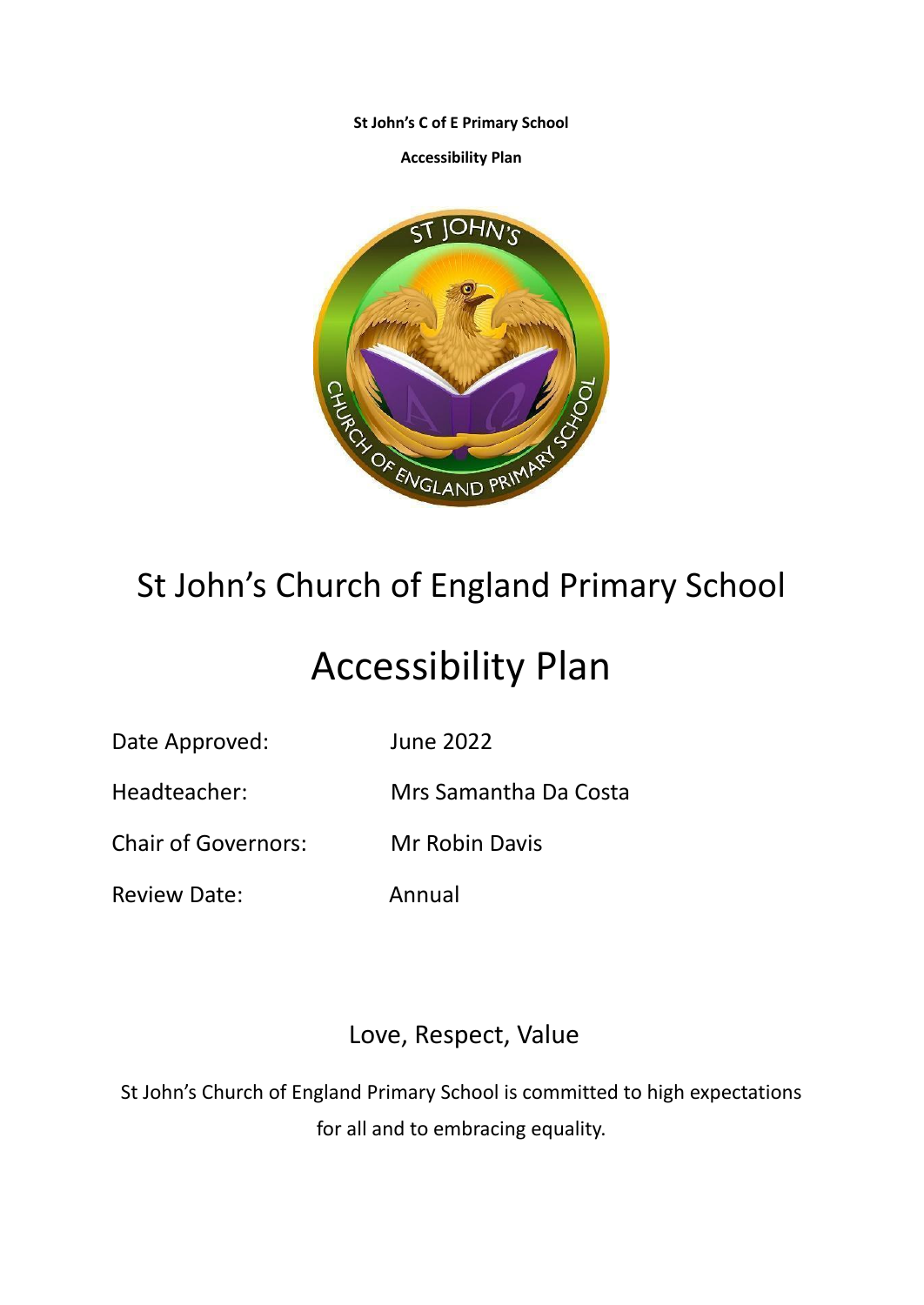This Accessibility Plan is aimed at ensuring that disabled pupils can participate in the curriculum and all aspects of school life.

#### **Definition**

A child or young person is deemed to a have disability if s/he a learning, physical, mental or emotional condition which prevents or hinders him or her from making use of facilities of a kind generally provided for others of the same age in mainstream schools, or, where as a direct result of the condition s/he has a significantly greater difficulty in learning than the majority of others of the same age.

This definition includes young people with a Hearing or Visual Impairment, Cerebral Palsy, Muscular Dystrophy, mental health issues and incontinence. Also, children with ADHD, Autistic Spectrum Disorder, Down's Syndrome and Hydrocephalus are included. Medical conditions such as Cystic Fibrosis, severe Asthma, Diabetes, Cancer, Multiple Sclerosis, Epilepsy, Sickle Cell Anaemia and HIV are deemed disabilities. Facial disfigurement, severe Dyslexia and diagnosed eating disorders are all included.

We aim to take the necessary steps to ensure that every young person is given equal opportunity to develop socially, to learn and to enjoy life in our school community. At St John's C of E Primary School we see every child as a unique child of God and we aim to support those young people with a disability while building for independence. So, with the agreement of parents and medical professions and, where appropriate, the pupil, support will be geared to developing independence for adult life. Provision and progress for young people with a recognised disability is overseen by the SENCo.

#### **Access to the Building and Facilities**

The building, rooms and playgrounds are accessible to all. We do not refuse admission due to a disability where reasonable adjustments in line with relevant legislation to meet the needs of individual young people can be made. We have lift access to all floors and an alternative means of returning pupils, both able and disabled, to the ground floors in the case of emergency, fire or lift failure.

The Medical Room is accessible for wheelchair use and there is a range of specialist equipment provided.

There are two allocated disabled parking spaces at the front of the school building.

All classrooms are accessible for wheelchair use and, where needed, specialist furniture, auxiliary aids and equipment are provided to make reasonable adjustments for the young person.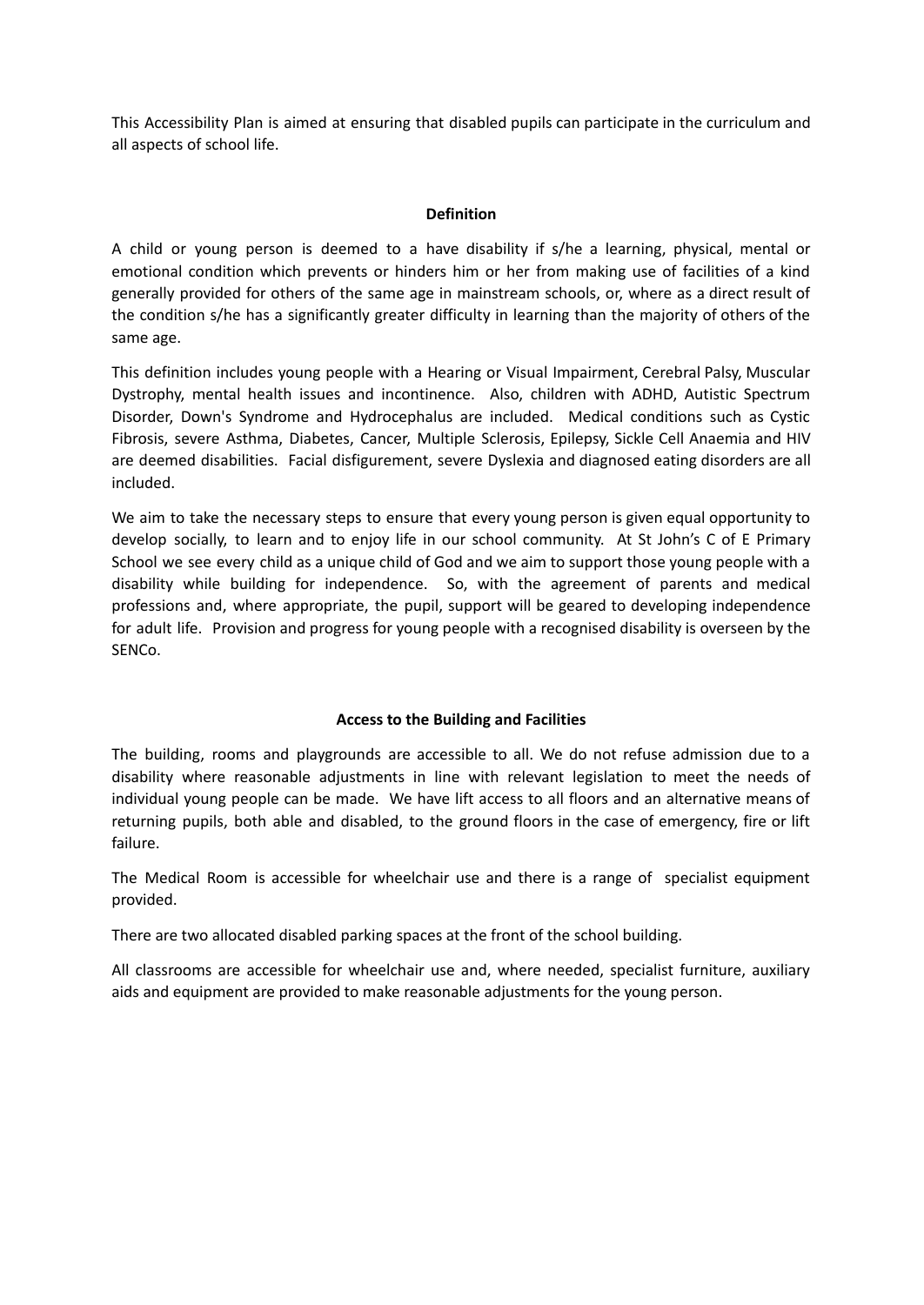#### **School Trips**

We aim to allow all pupils access to school trips. All pupils will have access to school trips where reasonable adjustments can be made. Where specialist transportation is required this will be provided.

Staff accompanying school trips will be trained to meet the needs of the pupils. A named member of staff will have specific responsibility for the young person on a trip. The Care Plan will be amended to meet the specific needs associated with the trip supported by the parents, a school nurse or a healthcare professional.

Where there is need, modifications to the trip will be made to allow access for all pupils. Where an activity cannot be made accessible for children with exceptional needs, or where health and safety may be compromised, a reasonable adjustment will be provided through an alternative activity.

#### **Curriculum**

All areas of the curriculum are available to all pupils regardless of disability. Where an activity cannot be made accessible a reasonable adjustment will be provided through an alternative activity; for example a throwing and catching activity may be used as an alternative to running.

Where a pupil's disability means they will be unable to write, chromebooks and learn-pads are used. Large text, writing slopes with pencil grips and other specialist equipment will be provided where appropriate.

Modifications to timetables and the curriculum are made where this is a reasonable adjustment and still allows the pupil access to a full curriculum.

Access arrangements for tests will be applied for: these to include extra time, enlarged papers, readers, scribes and prompts. The testing for this application will be carried out by the SENCo or a suitably qualified member of staff.

#### **Transition**

All needs are assessed prior to transition and regularly updated using advice of the SENCo and relevant medical professionals. Where necessary the pupil will have a Care Plan which will be regularly amended to take into account changing needs. If training is needed to ensure appropriate support this will be arranged for a named member, or members, of staff before the date of transition. Where transition is mid-term the training and Care Plan will be provided as soon as is possible while endeavouring to avoid delay to the pupil starting at St John's C of E Primary School.